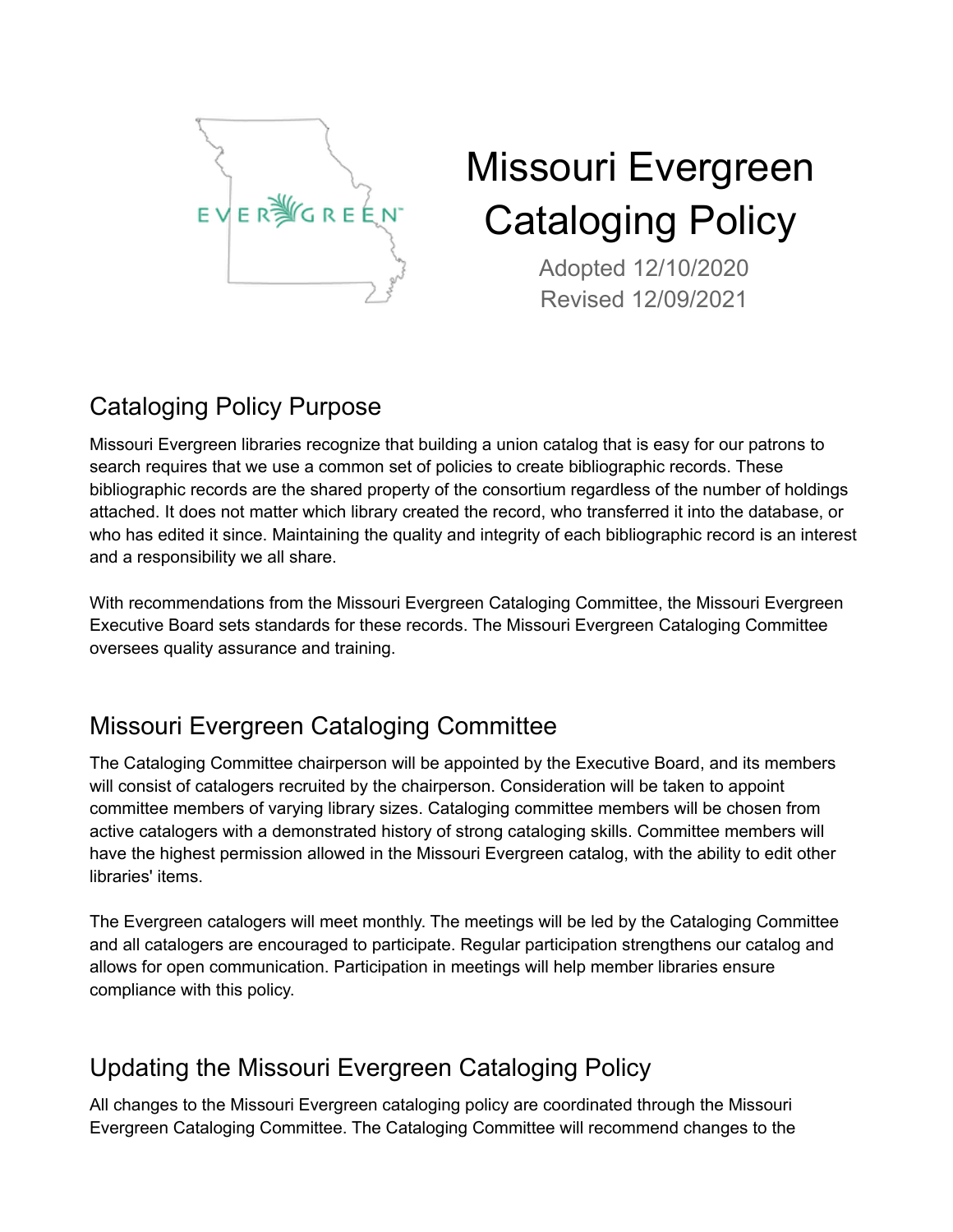Executive Board. Any Missouri Evergreen library can suggest changes to the Missouri Evergreen Cataloging Policy. Changes approved by the Cataloging Committee through a simple majority of those voting are then presented to the Missouri Evergreen Executive Board for final approval before being added to the policy document.

## Levels of Catalogers and Cataloging Permissions

Missouri Evergreen libraries have identified two levels of catalogers. Each level has the same core list of duties and skills with additional responsibilities added at the higher level. Advanced is the highest cataloging level and includes all the skills and duties of Entry-level along with additional tasks which require special training and permissions. Any staff person who performs cataloging functions must receive Missouri Evergreen approved training. Each library is responsible for training their staff as appropriate to complete specific tasks in Missouri Evergreen. These tasks may include actions that have a low or local impact upon the Missouri Evergreen catalog. Each library assures that staff tasked with these duties receive adequate training and is supervised by the library's cataloging personnel. At the time of migration, or when a new cataloging staff member is hired, basic cataloging training must be completed prior to cataloging in the Missouri Evergreen system. A staffing survey will be conducted annually to confirm that each member library complies with this requirement. The survey will ask for the name and email address of each Advanced and Entry-level cataloger, as well as the name and email address of any other members of the library's staff who should be included in the Missouri Evergreen cataloging listserv. A biennial recertification provided by the Missouri Evergreen Cataloging Committee will be required for all Advanced catalogers.

#### Advanced Cataloger (more than one Advanced per library system allowed)

Each library must have at least one Advanced cataloger on staff. Advanced catalogers have access to permissions that allow edits on a broader scale. They are expected to have advanced understanding of MARC records, and may make edits, delete, and import bibliographic and authority records. As a member of the Missouri Evergreen community, Advanced catalogers oversee and train Entry-level catalogers and assure the quality of their work. They may also assist other member libraries with cataloging.

#### Entry-levelCataloger (more than one Entry-level per library system allowed)

Entry-level catalogers have access to permissions that allow limited access to items and call numbers. Entry-level catalogers are expected to have a basic understanding of the structure and function of MARC records. They are expected to be trained and overseen by an Advanced cataloger.

| Cataloging/Bibliographic (Database) permissions                                                    | <b>Advanced</b> | <b>Entry-level</b> |
|----------------------------------------------------------------------------------------------------|-----------------|--------------------|
| Original cataloging                                                                                |                 | N                  |
| Overlay pre-cataloging order records and incomplete/non-standard<br>records with full MARC records |                 | N                  |

This table outlines the permissions at each cataloging level.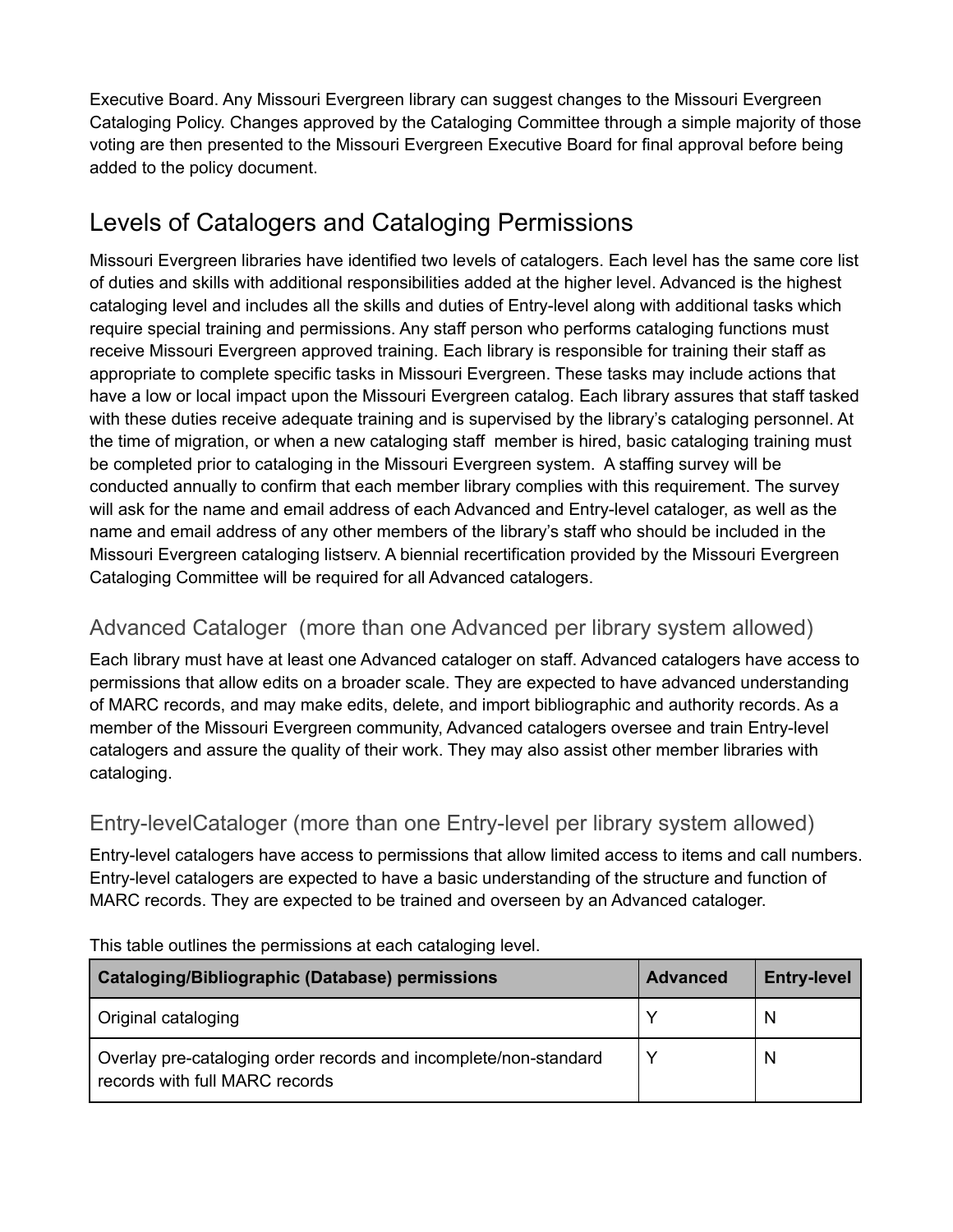| Edit bibliographic records                           | Y | N |
|------------------------------------------------------|---|---|
| Merge bibliographic records                          | Ý | N |
| Delete bibliographic records                         | Y | N |
| Create and modify authority records                  | Y | N |
| Import bibliographic records                         | Y | N |
| Add monograph parts                                  | Y | Υ |
| Add/edit holdings, call numbers, and item level data | Y | Y |
| Delete call numbers and items                        | Y | Υ |
| Create acquisitions records for items                | Y | Υ |
| Create pre-cataloged items for ILL purposes          | Y | Y |
| Replace barcodes                                     | Y | Y |

## Participation Requirements

Missouri Evergreen member libraries are expected to:

- 1. Subscribe all catalogers and directors in each library system to the Missouri Evergreen cataloging listserv, as all notices coming from the Missouri Evergreen Cataloging Committee will be given via this listserv.
- 2. Complete training specified by the Missouri Evergreen Cataloging Committee.
- 3. Keep their holdings data current as indicated in the Best Practices document.
- 4. Endeavor not to add duplicate bibliographic records to the catalog.
- 5. Resolve problems as reported to them by the Missouri Evergreen Cataloging Committee, the Missouri Evergreen Executive Board, and by other Missouri Evergreen members.
- 6. Report to the Missouri Evergreen cataloging listserv or impacted library any records that they discover with issues that require item-level edits.
- 7. Attend a minimum of one (1) cataloging meeting every quarter.
- 8. All Advanced catalogers must be recertified biennially.

## Suspending Cataloging Privileges

A catalog that is easy to search is very important to Missouri Evergreen, therefore, the Cataloging Committee will be diligent in reviewing record quality. If a library or individual cataloger consistently performs sub-standard cataloging, the library director will be notified and additional training will be required. If the problem persists, it will be referred to the library's Board of Trustees and then to Missouri Evergreen Executive Board and cataloging privileges may be revoked.